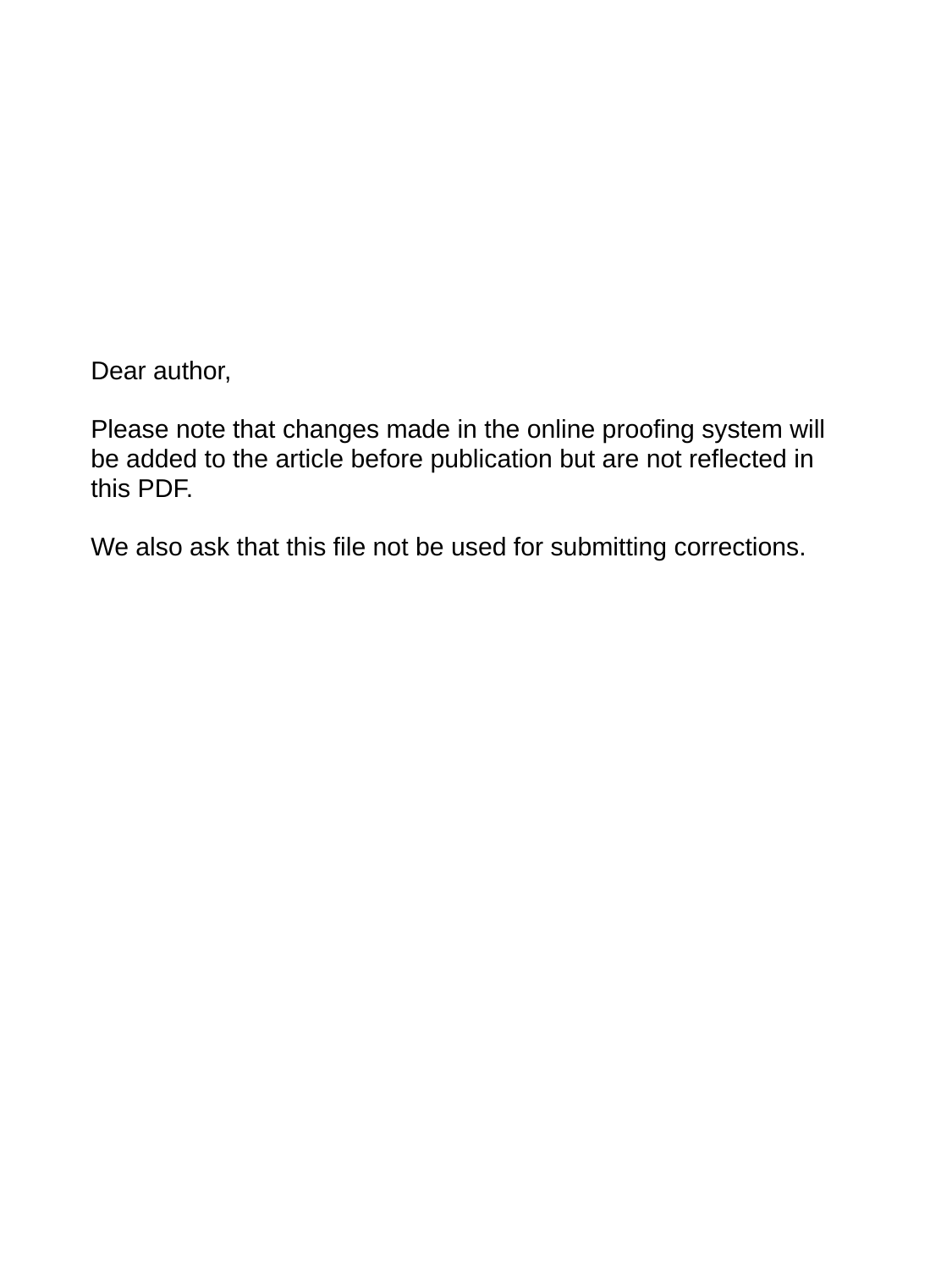

Available online at [www.sciencedirect.com](http://www.sciencedirect.com)

**ARTICLE IN PRES** 





[Physics of Life Reviews](https://doi.org/10.1016/j.plrev.2019.03.015) ••• (••••) •••-•••

[www.elsevier.com/locate/plrev](http://www.elsevier.com/locate/plrev)

Comment

## It's a small dimensional world after all Comment on "The unreasonable effectiveness of small neural ensembles in high-dimensional brain" by Alexander N. Gorban et al.

## Gabriel Kreiman

*Children's Hospital, Harvard Medical School, United States of America* Received 15 March 2019; accepted 25 March 2019

Communicated by L. Perlovsky

 The curse of dimensionality refers to the exponential growth in volume in high dimensional spaces, making efficient sampling and drawing conclusions from sparse sampling extremely challenging [\[1,4\]](#page-2-0). The difficulties of high-dimensional spaces are particularly prevalent in Neuroscience, where they are manifested in at least three different forms: (1) The number of possible stimuli and task conditions is infinite; (2) In large animals, the number of neurons is many orders of magnitude larger than the numbers that can be currently studied experimentally; (3) By and large, most modeling tools to think about neural data are founded on intuitions from small dimensional worlds.

 Consider a specific example: the goal is to characterize how information is represented along ventral visual cortex in monkeys, the areas critical for visual object recognition, by presenting images and recording neuronal activity. The number of possible images is infinite. Even restricting the question to small image patches of size  $100x100$ pixels and 256 shades of gray, there are many more such images than the estimated number of stars in the observable universe. The number remains astronomically large even if we restrict the analysis to patches of images cropped from photographs on the internet to impose naturalistic constraints. Even without considering other variables such as the age, state, and goals of the animal, task demands, and other experimental conditions, characterizing this stimulus space is daunting to say the least. To make matters more complicated, to investigate the neural representation in visual cortex, traditional studies have relied on studying one neuron at a time; state-of-the-art techniques can push these numbers to hundreds and perhaps soon thousands of simultaneously recorded neurons. Yet, the number of neurons in macaque ventral visual cortex is on the order of several hundred million. These challenges have not prevented publication of a large number of studies about correlations and interpretation of the map between neuronal responses and visual stimuli. Are we deluding ourselves in thinking that we might be able to infer and model brain function by scrutinizing the activity of a handful of neurons in response to a small number of stimuli?

In an elegant article, Gorban and colleagues come to the rescue by explaining the *blessing of dimensionality* and how it may be relevant for Neuroscience studies [\[3\]](#page-2-0). Loosely speaking, the idea is that high-dimensional spaces might make data interpretation easier by virtue of correlations of the data dimensions that make a low-dimensional representation capture most of the variance. To build a geometrical intuition, the volume of a ball in *n*-dimensions is largely concentrated near the surface, an effect that grows with the dimensionality *n* (Fig. 4 in [\[3\]](#page-2-0)). The authors refer

DOI of original article: <https://doi.org/10.1016/j.plrev.2018.09.005>.

 *E-mail address:* [Gabriel.kreiman@tch.harvard.edu](mailto:Gabriel.kreiman@tch.harvard.edu).

 <https://doi.org/10.1016/j.plrev.2019.03.015>

 1571-0645/© 2019 Published by Elsevier B.V.